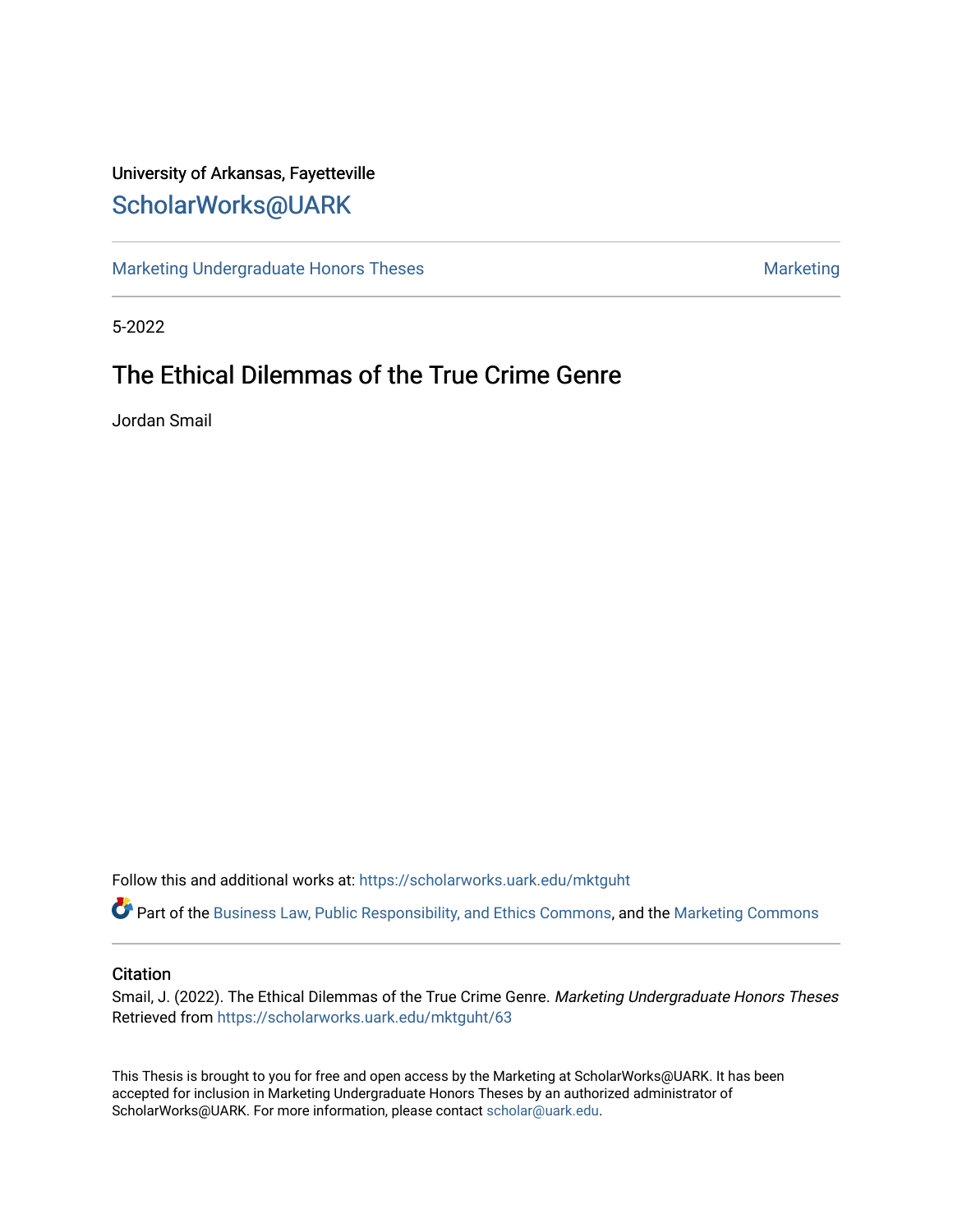**The Ethical Dilemmas of the True Crime Genre**

**By**

**Jordan Kimball Smail**

**Advisor: Shaughan Sparks Cummings**

**An Honors Thesis in partial fulfillment of the requirements for the degree Bachelor of Science in Business Administration in Marketing**

> **Sam M. Walton College of Business University of Arkansas Fayetteville, Arkansas**

> > **May 14, 2022**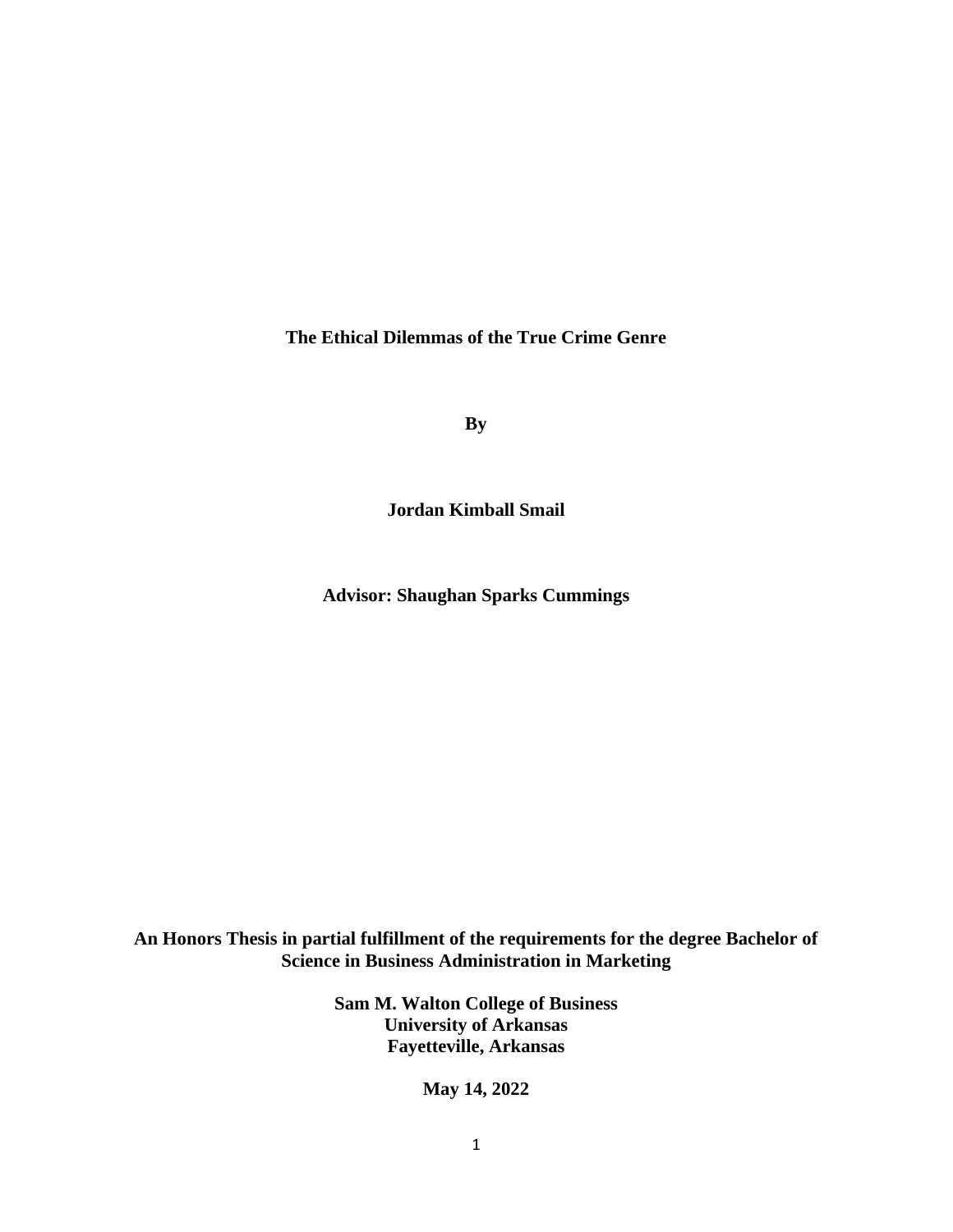#### **Introduction**

Along with the recent mainstream popularity of true crime entertainment, the genre has been increasingly criticized for ethical violations. Interestingly, the centuries-long history of true crime and the moral debates around it has led to an abundance of literature on the subject with little to no consensus. The mere existence of true crime entertainment can even be considered controversial in some cases. For those who produce and market true crime content, a lack of common guidelines means receiving a wide range of feedback. This dichotomy of both backlash and praise being published about the same works reveals a gap in accepted practices. The gap highlights the need for more research into the moral dilemmas of true crime and a common framework to help guide ethical decision-making in the production of the genre. To address the lack of established ethical marketing norms in the space, I will recommend the use of a normative marketing framework after reviewing the literature surrounding the topic.

Prior to stating the recommendation, I will first define true crime entertainment in accordance with Punnett's *Toward a Theory of True Crime Narratives* for this paper. After narrowing the literature, I will review relevant articles that discuss ethical quandaries and praise qualifying works. The diverse perspectives included in the literature review dissect reporting styles, legal interactions, and exploitation. After discussing the findings from the literature review, I will close the paper with the recommended guidelines. The objective of this paper is to add to the literature on the ethicality of true crime and recommend a framework I believe has the potential to apply widely to the genre's marketing and production. **Definition**

For the purposes of this paper, true crime will refer to works in accordance with the guidelines established by Ian Punnett in the book *Toward a Theory of True Crime Narratives*. This 2018 book was part of Punnett's doctoral dissertation for his Ph.D. in Journalism and Mass Communication, earned after three decades of experience in the field (*Kansas State University*). *The Kim Wall Murder Serialized: Ethics & Aesthetics in High-Profile True Crime* characterized the 2018 book as "[a] recent, exhaustive description of the genre, as it appears both historically and on contemporary television screens" (Gemzøe, 2021). Punnett's theory was chosen due to its multiple relevant citations (Boling, 2019) (Gemzøe, 2021). The media used in reference to this definition in the following literature review will be limited to include documentaries, non-fiction books, and podcasts. Punnett defines true crime as "an occasionally controversial multi-platform storytelling genre that is most often associated with murder narratives and shares some common ancestral heritage with journalism, but always has been driven by different impulses" (Gemzøe, 2021). While the main impulse for journalism is arguably to inform the public, there are aspects of true crime that point to additional motivations. Punnett's theory identifies a number of these impulses. Despite the varying judgments of true crime, Punnett formulates eight categorizations to classify true crime narratives. Under Punnett's guidelines, if the media examined is found to include most of the following components, it is deemed true crime (Boling, 2019).

- Truth-Based: First, the narrative must be true. If the facts of the story are not truthful and accurate, it is not true crime according to these standards (Gemzøe, 2021). To support this convention, Boling, a doctoral candidate at the University of South Carolina School of Journalism and Mass Communications, found that the true crime podcast audience appears to value honest, accurate, and thorough reporting more than objectivity (Boling, 2019). After establishing the story's veracity, the following factors can be examined.
- Justice: This element ensures that seeking justice for the victims "is at the core of the narrative" (Boling, 2019). The podcast, *Serial*, is one of a growing number of cases in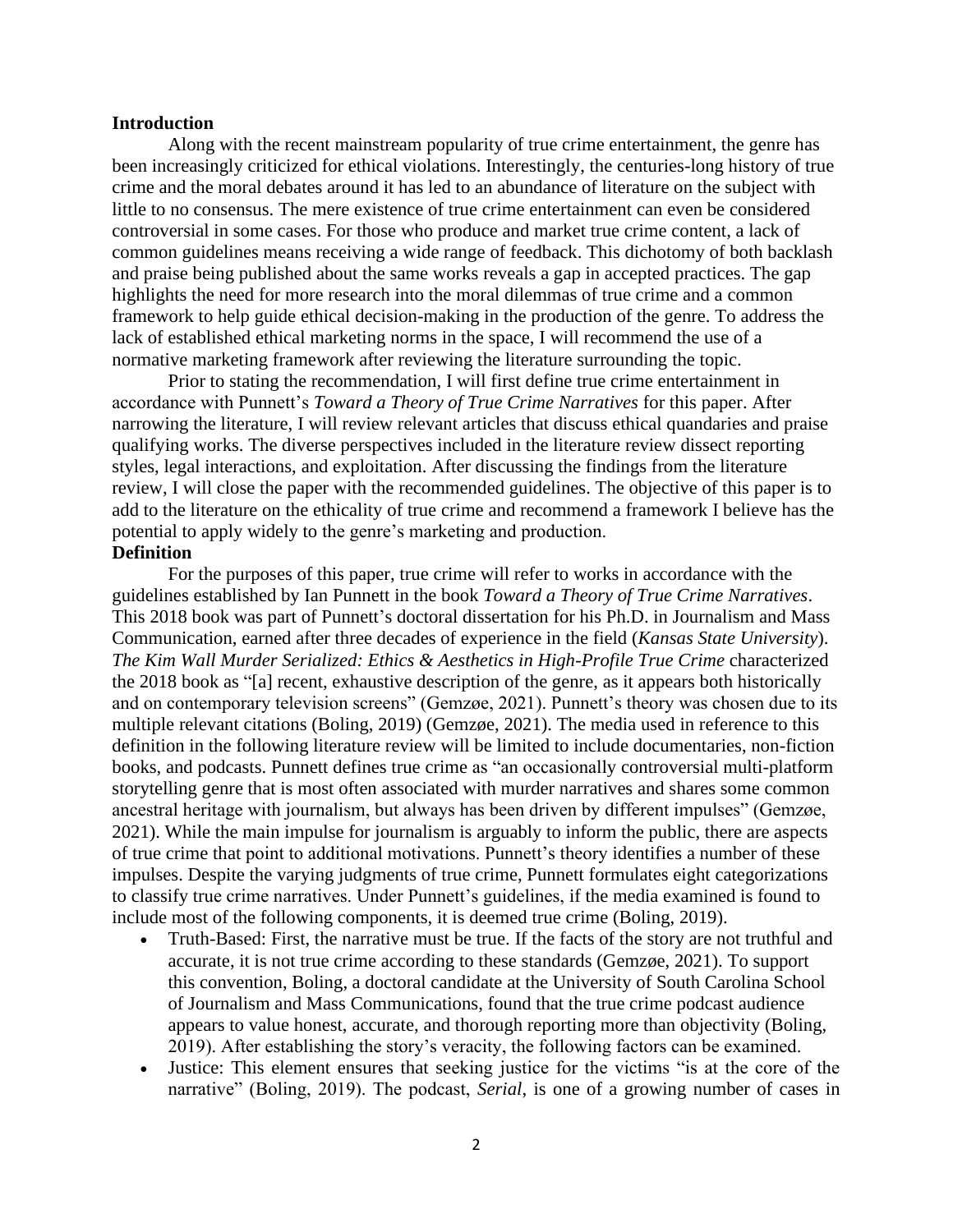which true crime content has led to legal action. The decision in the convicted killer's 2015 post-conviction relief hearing was influenced by *Serial*, according to the judge (Syed v. Maryland, 2016, as cited in Boling, 2019).

- Subversive: A true crime narrative is subversive if it disrupts the status quo. A narrative qualifies if audience members need to reconsider the evidence, call for further investigatory actions, or shed light on shortcomings in the criminal or judicial systems (Boling, 2019).
- Crusader: The narrative calls for social change with a clear call to action to satisfy this item. The calls to action in true crime have evolved through the years, as will be touched on in this paper.
- Geographic: A story is geographic if the impact of the locality is discussed. Boling elaborates, "…Punnett describes geographic components as going beyond simply the 'where' of a story" (Boling, 2019). An example of a work that can be classified as Geographic is *Up and Vanished*, a podcast by Payne Lindsey that investigated the murder of Tara Grinstead. The locality of the case was a pervasive topic in the podcast, reportedly helping lead to a confession, "Being that Grinstead disappeared from a very tight-knit community, news of the podcast spread like wildfire and reignited discussions about the case" (Esquivel, 2020).
- "Forensic: the level of 'visual portrayal of crime narratives, detailed description of crime scenes, autopsies, and scientific methods of crime detection" (Punnett, 2018:98, as cited in Gemzøe, 2021).
- Vocative: The vocative element signals a departure from a neutral, purely factual account toward a position of advocacy and subjectivity.
- Folkloric: Without straying from the truthful and accurate features of true crime, Folkloric elements "may bend the truth a little" to incorporate instructive fairy tales into a narrative (Gemzøe, 2021). Sarah Koenig, the host of *Serial*, has referred to her role "…in terms of 'storytelling,' where her choices are about what to reveal, more than about outcomes" (Rutman, 2014).

# **Literature Review**

# **I. Early True Crime Review**

Having outlined the operational definition of true crime for the purposes of this paper, the following literature review will analyze the coverage of several qualifying true crime pieces and discuss the findings in relation to ethical production. The focus on writings related to production was inspired by *Ethics and True Crime: Setting a Standard for the Genre*, which states, "How true crime is produced (in publishing specifically this means how it is written, researched, edited, and acquired) affects whom it influences and how, resulting in either or positive or negative benefit" (Wright, 2020). The overlap of the legal, journalism, and entertainment industries creates an unclear ethical field that appears difficult for true crime creators to successfully navigate. Despite frequent negative appraisals, true crime has continued to find success for centuries by appealing to a broad range of consumer interests and evolving with new technology and media forms. Adding to the above definition, "By reporting details of an actual crime in a sensationalized way, the genre is often described as 'infotainment' the blending of information and entertainment" (Rutman, 2014). In this section, Punnett's guidelines are referenced not only for providing a definition but as possible motivating factors for consuming/producing true crime.

There are varying reports on the origin of true crime but the genre, and its criticism, can be traced back to at least the 16th century (Burger, 2016). "Hundreds of crime pamphlets—short, unbound books of roughly six to twenty-four pages, usually detailing horrific murders—circulated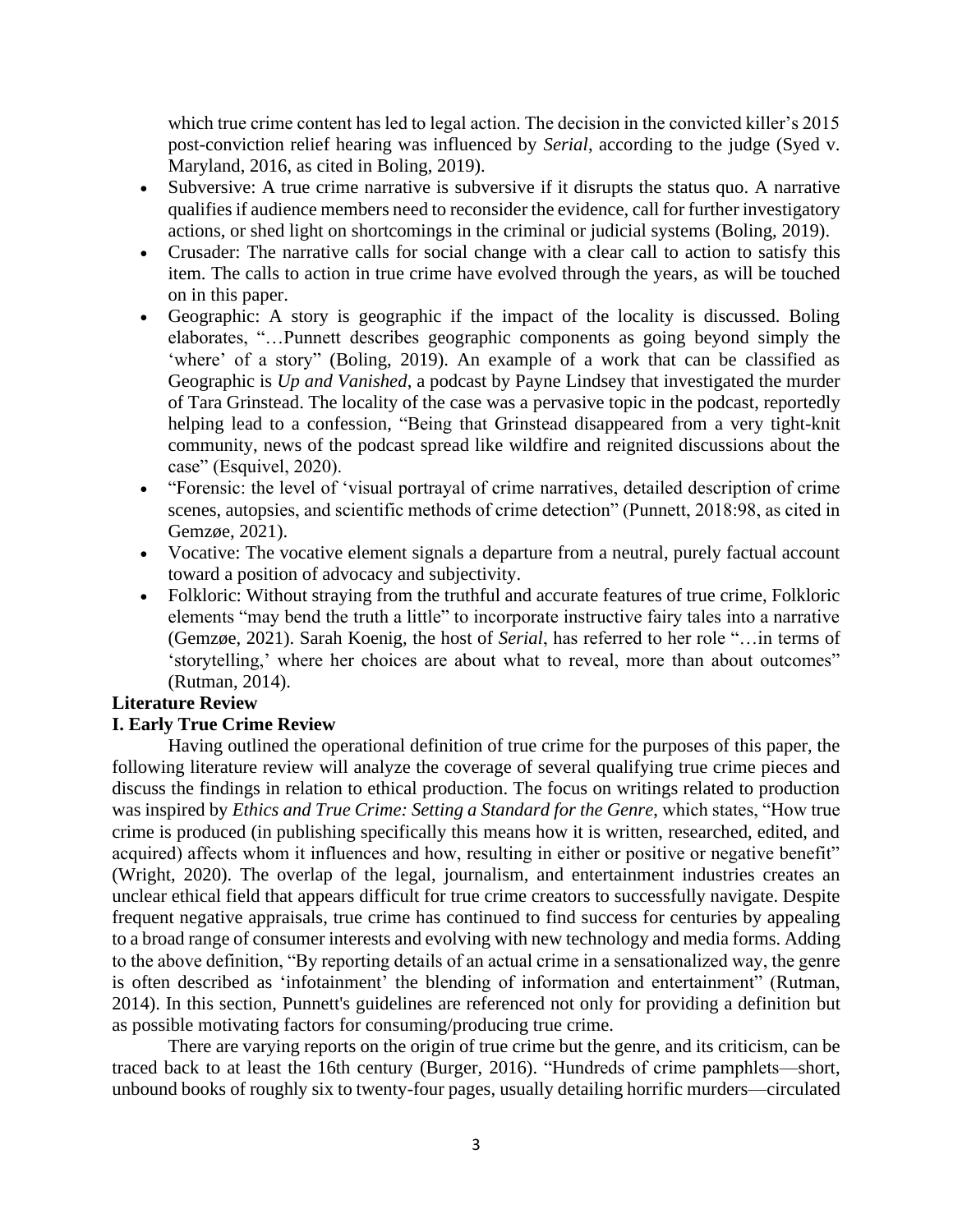during this era" (Burger, 2016). These crime reports are said to have focused on domestic cases that involved multiple deaths and typically concluded with a Christian moral (Antoniak, 2021). True crime in this era aimed to promote punitive actions, spread religious agendas, and regulate and strengthen social order. A shift in ideals due to the dawn of Enlightenment led to the first fall in approval for the genre. When the crime pamphlets were "...heavily criticised for their insensitivity to the suffering of victims, exploitative character, and overemotional style, they were soon pushed to the margin" (Antoniak, 2021). Later, the emergence of the newspaper thrust true crime back into demand. Differing styles of presenting true crime became apparent by the expanding number of media outlets covering cases for new, diverse motives. For example, the 1892 case of Lizzie Borden was reported in several newspapers, but the storytelling was inconsistent as noted in "The Bloody History of the True Crime Genre" (Burger, 2016). The article reports *The New York Times* provided factual, emotionless information, while the *Boston Globe* sensationalized the case (Burger, 2016). Up until the late 1890s, it appears critics of true crime focused their frustration on the possible exploitation in the genre. However, the rise of the demand for true crime in newspapers was followed by new ethical dilemmas to plague the category. In an effort to keep up with competing papers, famed publisher Randolph Hearst formed a group of reporters to investigate criminal cases (Bolin, 2018). The titled "Murder Squad" acted as an extralegal police force that would commonly "trample crime scenes, plant evidence, and produce dubious witnesses whose accounts fit their preferred version of the case" (Bolin, 2018). This is one of the earliest accusations found of true crime interfering with the course of a case. To summarize, true crime appears to have origins in crime pamphlets and newspapers starting from at least the 16th century, with controversy consistently surrounding the content.

# **II. 20th Century Rebirth**

The next notable period in true crime entertainment was introduced by Truman Capote's 1966 book, *In Cold Blood*. Capote's book made it "respectable" to read about gory crimes (Punnett, 2018, as cited in Gemzøe, 2021). *In Cold Blood* is a non-fiction novel that detailed the murders of the Clutter family in Kansas. By classifying it as a non-fiction novel, it is included in a genre that employs narrative techniques characteristic of fiction to describe true events (Antoniak, 2021). In this medium, there is said to be a lot of room to blur the lines between reality and entertainment (Antoniak, 2021). *In Cold Blood* can also be defined as true crime under Punnett's theory. The most obvious fulfilled components include Justice, Subversive, Geographic, Forensic, and Folkloric. Also included in this era, is the 1988 documentary, *The Thin Blue Line*. This film by Errol Morris was one of the earliest examples of true crime directly impacting a legal case. While investigating the 1976 murder of police officer Robert Wood, Morris "drew a taped confession from one interviewee, David Harris, that led to the acquittal of the [*sic*] another, Randall Adams…" (Bruzzi, 2016). Morris exemplified the Justice quality of true crime when he claimed to create the film while thinking "'What can be used in order to get him out of prison?'" (Butler 2016, as cited in Stoneman & Packer). This documentary would be the first of many works produced with the intention of legal action. The few documented criticisms of *The Thin Blue Line* were focused on the stylistic choices and use of reenactments (Bruzzi, 2016).

In addition to documentaries having created a sense of justice through the legal system as noted above, justice in true crime can be met when instilling new ideas, resulting in meaningful reflection, and/or distributing punishment through the media as seen in *The Act of Killing*. A few years before the next era in true crime had been established, 2012's *The Act of Killing* was released. The documentary by Joshua Oppenheimer and Christine Cynn lacks the opportunity for any legal action in the case but arguably delivers justice through alternative means. Throughout the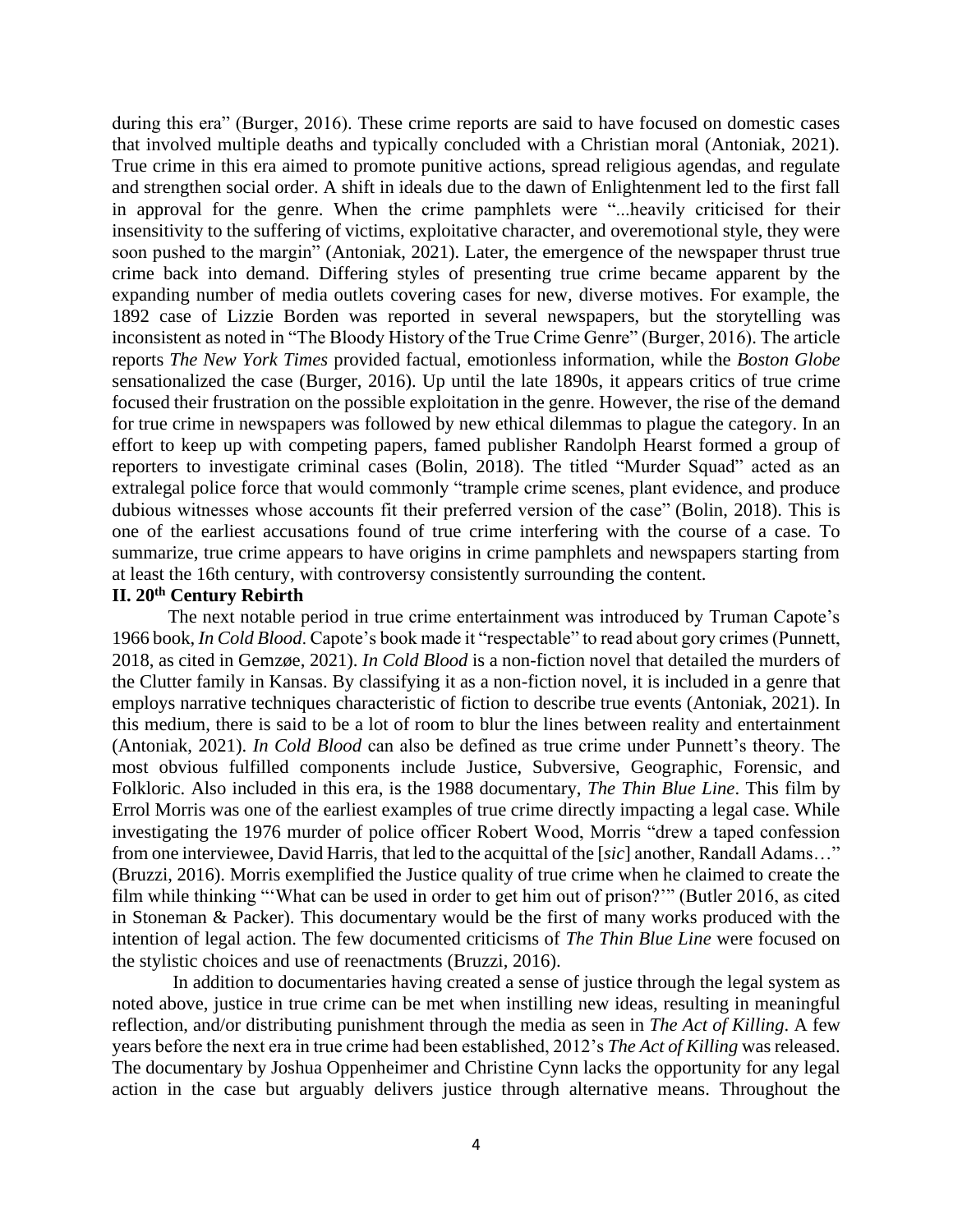documentary, folkloric and subversive themes aid in the film's goal of justice. The reason that prosecution was not a possibility concerning the film's subject, gangster Anwar Congo, was because the local norms and government view his involvement in the Indonesian mass killings of 1965 to 1966 as justified (Stoneman & Packer, 2020). The casual demeanor of Congo captured in the film (Stoneman & Packer, 2020), illustrates a lack of moral awareness and cultural differences as he initially boasted of crimes that violate the Geneva Convention. *The Act of Killing* directors placate Congo by giving him a sense of creative direction and position the film as an opportunity to increase his notoriety through a film-within-a-film delivery. Unknown to Congo, however, directors Oppenheimer and Cynn are "attempting to reveal to Congo his self-deception in the face of the violence [*sic*] acts" that he and his fellow perpetrators admit to (Stoneman & Packer, 2020). The directors alternate between realistic reenactments targeting Congo and outlandish scenes through the documentary to elicit discomfort with the contrast between reality and the retelling of it (Stoneman & Packer, 2020). By including these elements and presenting the film to Congo as a chance to become a Hollywood star, a sense of folklore is utilized to further the narrative set up by Oppenheimer and Cynn. As *The Act of Killing* progresses, Anwar Congo's enthusiasm for the project turns to noticeable discomfort, and he soon details the emergence of nightmares about his victims. "By forcing Congo to attend to how he represents the historical world, the documentary subverts the substance—the what—of that representation, while simultaneously documenting for viewers Congo's pained experience of that subversion" (Stoneman & Packer, 2020). The documentary focuses on subverting the status quo in the minds of its subject and the surrounding perpetrators, and in the culture that accepted their heinous crimes. The climax of the documentary showcases the aftermath of forcing Congo to reenact his previously reported actions from the victim's position (Stoneman & Packer, 2020). When he reflects on his experience in the artificial situation, "Congo says, 'Did the people I tortured feel the way I do here? I can feel what the people I tortured felt. . .. All the terror suddenly possessed my body."' (Stoneman & Packer, 2020). Oppenheimer exposes Congo's dissonance here by countering that Congo's victims must have felt worse because their experience was real. Stoneman and Packer describe the final scene, "All the joyful hubris is removed from Congo. He admits he was wrong and then begins to retch" (Stoneman & Packer, 2020). With the impression that Congo has realized the severity of his offenses, *The Act of Killing* leaves the audience with a sense of justice. Despite no opportunities for legal action, *Reel cruelty: Voyeurism and extra-juridical punishment in true-crime documentaries* credits *The Act of Killing* with delivering retribution by publicly vilifying and punishing the criminals through true crime media (Stoneman and Packer, 2020).

# **III. Ethical Dilemmas and Other Effects of Modern True Crime**

The years 2014-2015 are academically cited as introducing a revitalized and expanded true crime genre (Punnett, 2018, as cited in Gemzøe, 2021) (Boling, 2019) (Pruden, 2019). As the prominence of true crime entertainment grows, moral dilemmas about the production of this content are being progressively raised. This has led to differing opinions on true crime from several industries. To best illustrate the backlash and acclaim for the intent of this paper, this subsection will be arranged not by the work of true crime, but by the overarching ethical dilemma or effects being reviewed. Concerns about true crime covered in this paper are the exploitation of victims or their loved ones through sensationalism, interference in the legal process, and biased reporting. Literature crediting the genre with positive influences is also explored here.

### **A. Exploitation**

Found in discussions of true crime through centuries, one of the longest-standing ethical dilemmas has been the exploitation of crime victims or their families. The lack of a clear line of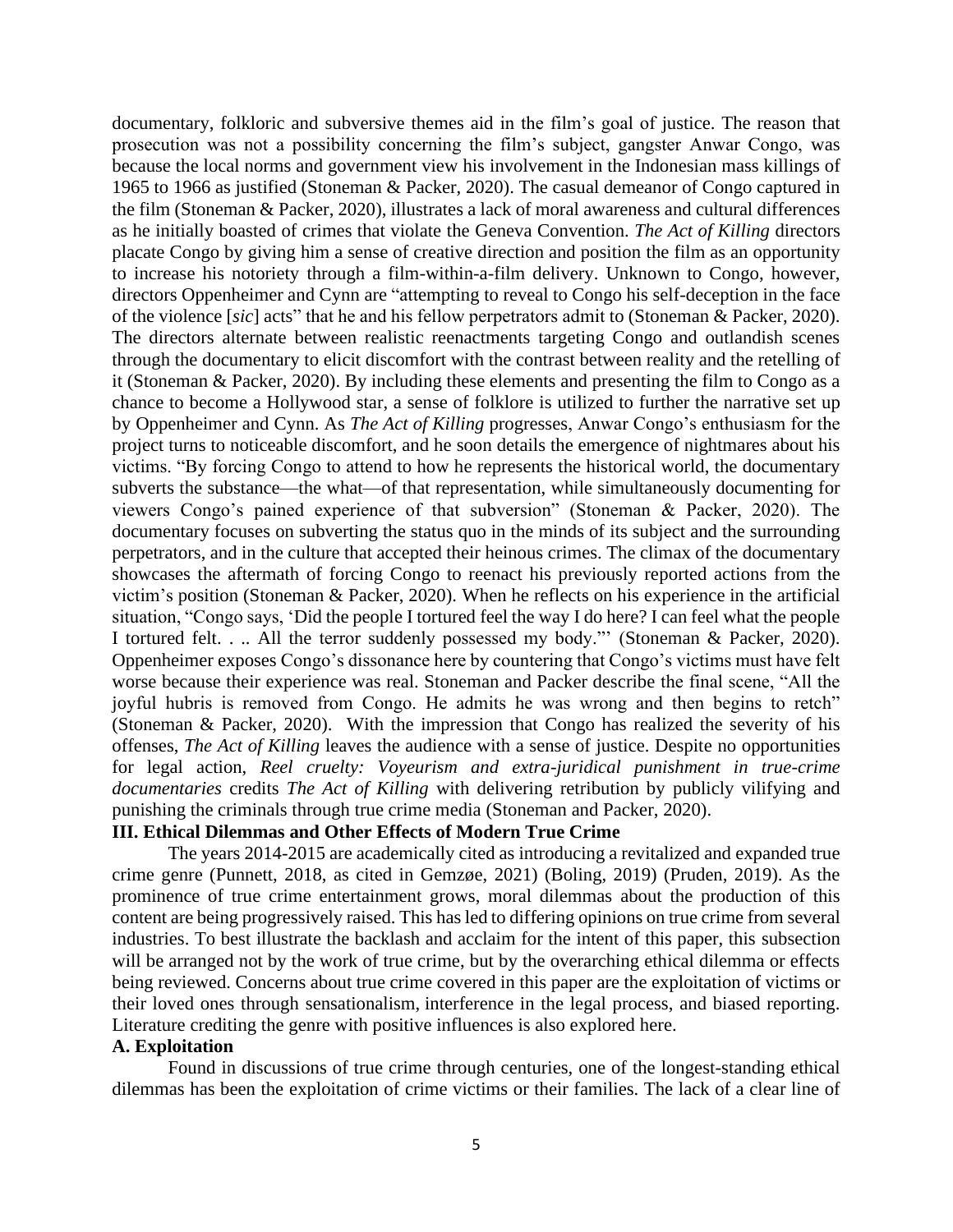exploitation makes this a difficult topic. While a true crime creator may not intend exploitation, it could still be classified as such by the family or audience. As noted in "Ethical True Crime Content Needs to Center The Victims", "The lines between ethical and unethical true crime content often mirror the lines between informative and exploitative content" (Esquivel, 2020). This paper will not include accusations of exploitation based solely on the spread of information. *True crime is popular: But is it ethical?* says, "There is an old adage that justice is not done unless it can be seen to be done, and the media has a significant role in that" (Pruden, 2019). The justification for covering crime in this manner is therefore established, but the following questions are then raised: Are we hurting families just by consuming these stories? Are we using the pain of others for our entertainment? (Pruden, 2019). These questions are raised in reference to the 2014 podcast about the case of Hae Min Lee and Adnan Syed, *Serial*, which was the first popular true crime foray into the medium of podcasting. A Canadian newspaper notes its swift acclaim saying, "By the time the 12th and final episode of the show's first season dropped in late December, each instalment had been downloaded an average of 3.4 million times, for a total of 40 million downloads" (Houpt, 2018). The main outcome of the podcast's notoriety has been legal action, but it also produced ethical questions and negative reactions. A user claiming to be victim Hae Min Lee's brother posted a statement shaming listener reactions. '"TO ME ITS REAL LIFE," the note read. "To you listeners, it's another murder mystery, crime drama, another episode of CSI… I pray that you don't have to go through what we went through and have your story blasted to 5mil listeners."' (Houpt, 2018) This response may mean that *Serial* answers 'yes' to Pruden's previously mentioned question. If this is truly a message from Lin's brother, the coverage has hurt the family, furthering their anguish. The harm caused here shows the importance of an ethical framework to minimize similar repercussions.

Additional true crime accused of exploiting another's trauma for entertainment include works centered on the murder of Swedish journalist Kim Wall. The works referenced in a review of these claims are *The Secret Recordings* documentary and *The Investigation* television series. *The Secret Recording's* producer, Tine Røgind Quist, claims that covering the convicted murderer's first confession and the public interest in his psychological state justifies its distribution, despite no possibility for further justice in the case (Gemzøe, 2021). The opinion of experts asked to evaluate the documentary is revealed to be at odds with some audience interpretations. In contrast to condoning the show, some viewers rebuked it as insensitive through Facebook comments. "Popular comments include: "Stop giving that loser attention and airtime!"; and "Respect for the victim's family isn't really Discovery+'s thing, is it" (Gemzøe, 2021). It is suggested that "*The Secret Recordings* may also have suffered from the fact that it is sensationalist without seeking to correct an injustice" (Christensen 2020, as cited in, Gemzøe, 2021). As evidenced by these responses, providing any coverage of an accused killer can be seen as sensationalism, but the total eradication of this coverage is unrealistic.

It is noted that endorsement from the victim's loved ones can somewhat combat the appraisal of exploitation but cannot eradicate it. While *The Investigation* is endorsed by Wall's family (Gemzøe, 2021), her boyfriend at the time of her death does not approve. An article by Ole Stobbe explains his disapproval of the series despite *The Investigation's* efforts to avoid sensationalizing the murder. The emphasis on Kim Wall's accomplishments and life, narration from her parents, and the refusal to include the murderer's perspective, image, and name "wasn't enough" in the eyes of her significant other (Stobbe, 2019). In *What the media borrows is never returned,* he claims there is a power imbalance between those who experience and feel and those who describe and convey (Stobbe, 2019). He experienced this asymmetry when being told about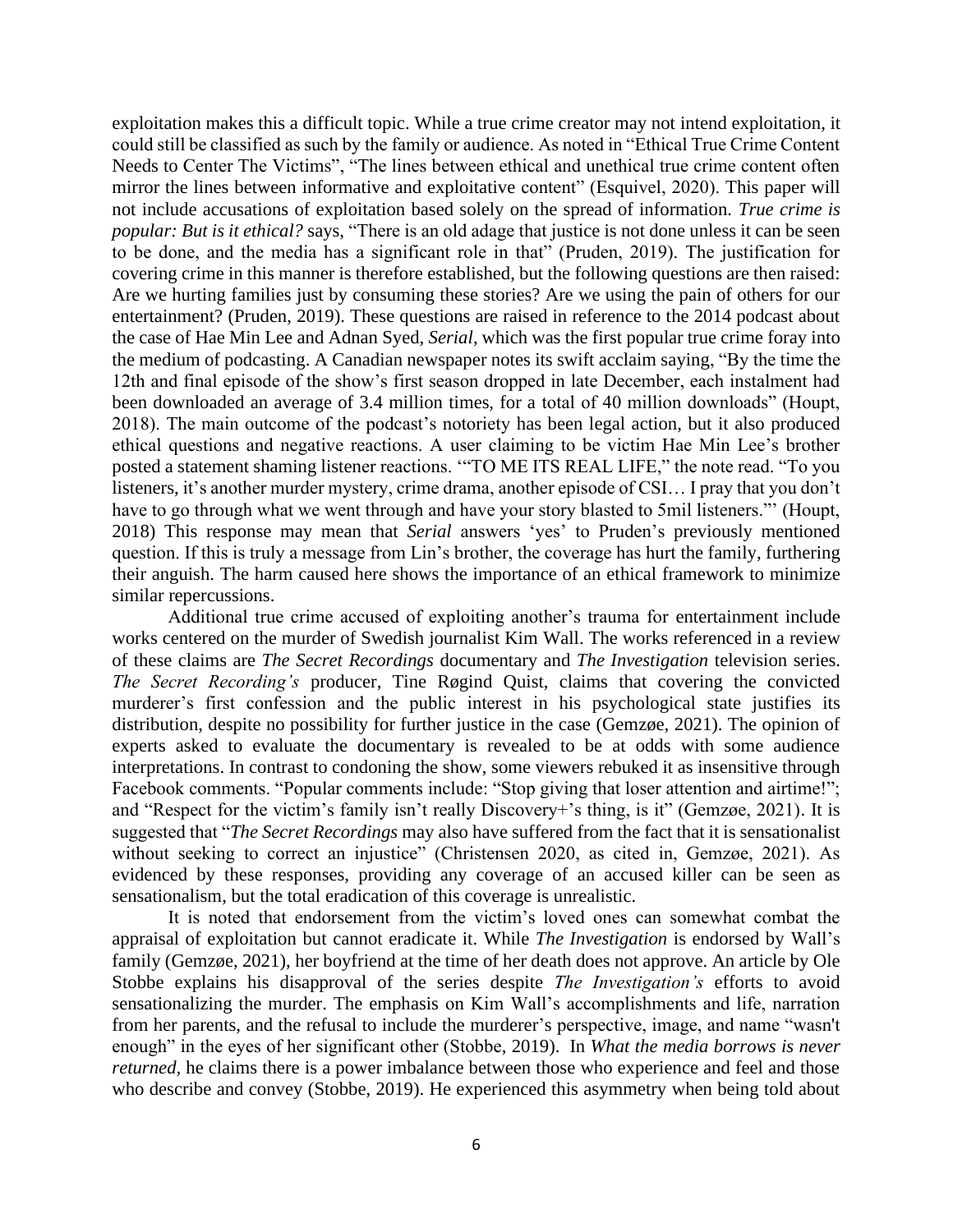*The Investigation* after its production was already a reality. Stobbe explains the dilemma by saying, "Whether or not I cared about it was not secondary, but neither was it decisive" (Stobbe, 2019). By insinuating that the producers either did not care enough or were ambivalent about the potential of retraumatizing him, this statement is similar to the one allegedly made by Hae Min Lee's brother on Reddit (Gemzøe, 2021). A statement that illustrates the presentation of Kim Wall in Stobbe's mind, "She was to be the basis of the series in the same way that a dish is the basis of serving cake: essential, and at the same time completely subordinate" (Stobbe, 2019). Unfortunately, he is surely not the only loved one to feel this way because the opinion of loved ones is not a common dealbreaker for true crime production, which is a possible consequence of the lack of accepted guidelines in this area.

#### **B. Paying Criminals**

A clear ethical issue, even in the eyes of the legal system, is present in the production of true crime book *Murder in Mississippi* by John Safran. While the legal interactions of true crime are discussed in a later section, *Murder in Mississippi* is reviewed here due to its confirmed violation of established norms and the rarity of this concern in relevant conversations. Author John Safran acknowledges that he went against moral and legal norms when he paid a convicted murderer for information after being threatened in connection to 2013's *Murder in Mississippi* (Rutman, 2014). While Safran approached the book in a "Truman Capote style", he hypocritically broke "Son of Sam" laws in the expressed pursuit of legal justice for a man he originally thought was wrongfully convicted (Martin & Safran, 2014). After discussing the American laws "designed to stop criminals selling their stories to publishers" with the convicted, Australian Safran still decides to pay Vincent McGee with prepaid Walmart cards (Rutman, 2014). Interestingly, this is not the only unique situation he finds himself in. In an interview about the book, Safran discusses how another issue he faced was the inclusion of his relationship with a white supremacist related to the book (Martin & Safran, 2014). As noted in the discussion of *The Investigation,* any attention given to the villains of true crime can be interpreted as exploitative. While Safran first thought this would harm the book, he appears to have changed his mind saying, "... I didn't quite work out at that point that messiness is good" (Martin & Safran, 2014). The changing perspective of Safran and his distinctive contributions to the conversation help illustrate the lack of defined acceptable actions and outlines in true crime.

# **C. Biased Reporting**

Biased reporting is another documented concern when retelling true stories. The issue has brought negative attention to multiple works of true crime, notably increasing after its transformation to a more highbrow style. While this label is often based on aesthetics, it is also characterized as being thoughtful and college-educated according to "The Ethical Dilemma of Highbrow True Crime" (Bolin, 2018). This shift in production style is asserted as a catalyst for accusations of biased reporting because "highbrow true crime focuses on character sketches instead of police procedure" (Bolin, 2018). This paper identifies a work of true crime that should easily come to mind when invoking true crime entertainment and its biased reporting: Netflix's *Making a Murderer* (2015-2018). Gemzøe helps this paper frame the series by stating, "Similarly, *Serial* and *Making a Murderer* illustrate how allegedly innocent people are convicted in the US" (Gemzøe, 2021). Despite the highbrow stylization of *Making a Murderer* through the incorporation of archival data, interviews, and character sketches of Steven Avery and Brendan Dassey (Bruzzi, 2016), the series presents an obvious bias. Another ingredient that disguised the bias is the exclusion of the creator's voice or narration. English and Drama Professor Stella Bruzzi furthers the preceding claim by stating, "This lack of direct and overt authorial presence sits in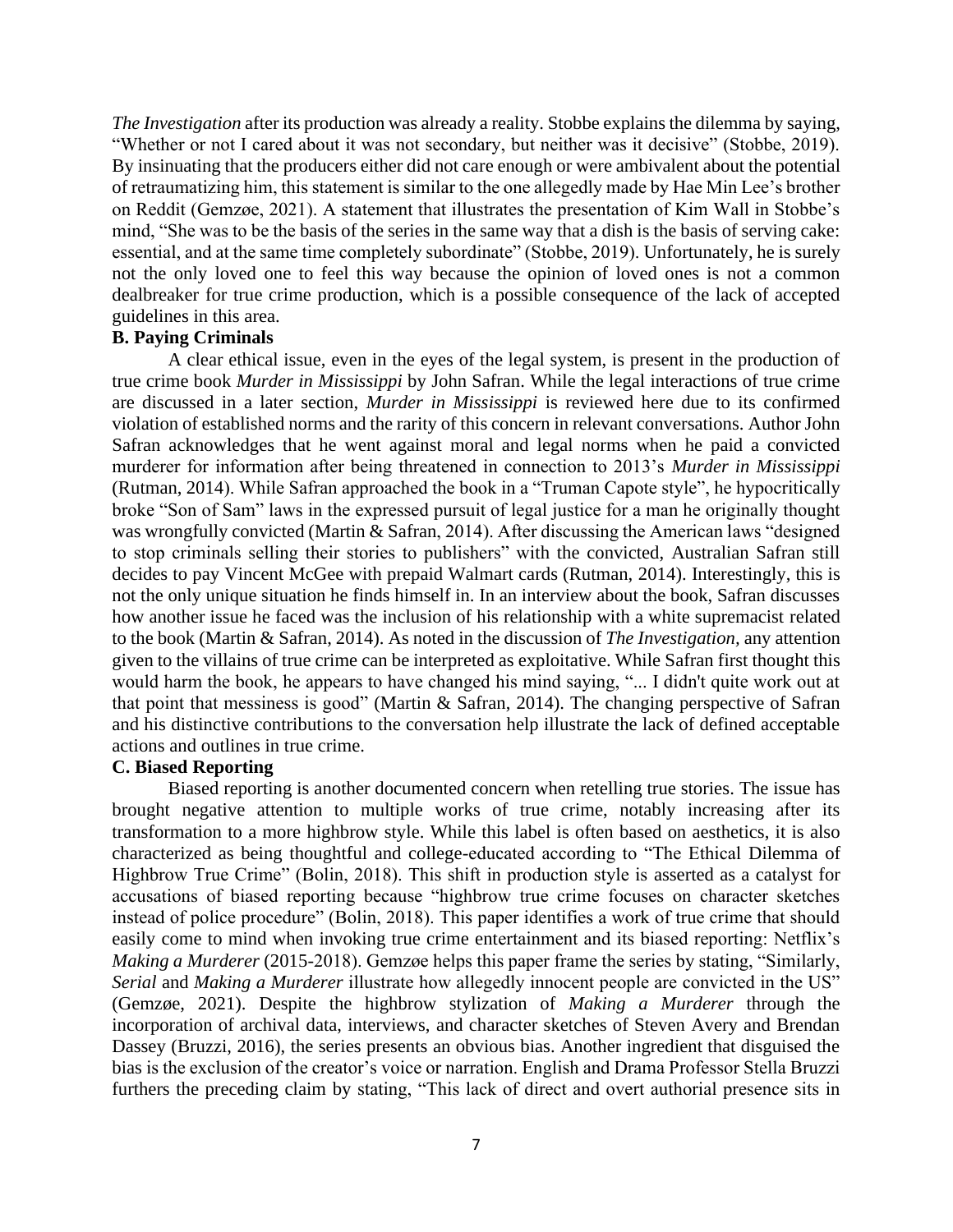dialectical juxtaposition to the fact that Demos and Ricciardi believe Avery and Dassey to be innocent…" (Bruzzi, 2016). The title alone reveals the television show's focus on the perpetrator but does not advertise that "the documentary omits evidence that would raise doubts about the innocence of Avery and Dassey" (Esquivel, 2020). The producers' lack of clearly scripted intentions positions the series as justice-motivated investigative journalism obscures the opportunity for criticism or bias detection. Popular true crime author, Ann Rule, has argued against excluding evidence in true crime as done in *Making a Murderer.* After bringing up the fairness tenet of crime reporting, Rule claims, "the overall balance of the court case must be retained in the report" (Rule, 2014, as cited in Rutman, 2014). This includes presenting both sides of the evidence, given by the prosecution as well as the defense (Rule, 2014, as cited in Rutman, 2014). The onesided view of *Making a* Murderer not only broke the guidelines for crime reporting but "the season completely neglects the life of Teresa Halbach and her family" (Esquivel, 2020) according to existing norms.

*The Staircase*, focusing on author Michael Peterson's conviction for murdering Kathleen Peterson, is an earlier work of true crime that is critiqued for biased reporting. The eight 45-minutelong episodes were released in 2004 and became influential in the entertainment genre. Its massive influence is due in part to the case's outlandish facts which "prove that reality can be stranger than *Gone Girl*" (Bruzzi, 2016). For example, one of the shocking facts revealed in *The Staircase* is that the biological mother of Michael Peterson's adopted daughters died in a very similar way to Kathleen years before her death (Bruzzi, 2016). This understandably brings up the question of Peterson's involvement in the earlier case. The strange coincidences surrounding the case and the performative nature of Peterson's interviews and dramatizations are in awkward conflict with the appraisal that "*The Staircase* is mounting the emotional narrative case for Michael Peterson." (Bruzzi, 2016). This character sketch is used by director De Lestrade to "jurify" the audience, a term used first by legal scholar Jennifer Mnookin (Bruzzi, 2016). When 'jurified", the audience is encouraged to judge the character of those involved, the conflicting evidence, and the verdict. De Lestrade aims to portray a sense of impartiality to further his goal, but the bias in *The Staircase*  cannot be fully obscured. The series shows the process of Peterson accepting an Alford Plea<sup>1</sup>, but never admitting guilt otherwise. The audience is left to decide the guilt of Michael Peterson in the deaths of the women around him while being prompted to believe his argument for innocence.

This section reviewed the literature surrounding works of true crime that have produced ethical controversy for being sensationalist, paying attention and/or money to murderers, or biased reporting. The following literature review will mainly cover the acclaim and legal interactions (both positive and negative) stemming from true crime content.

# **D. Balanced Reporting**

While biased reporting has negative connotations it has also been incorporated to minimize the sensationalist tones in true crime which can disrespect victims. Contrary to the previous examples of *Making a Murderer* and *The Staircase,* which focused on the convicted killers, it is becoming more popular to focus on the victims of these crimes. This shift in shared narratives is likely due to concerns raised regarding older works and the increasing demand for conscious entertainment. As stated in "Ethical True Crime Content Needs to Center The Victims", "Deciding on what to focus on is where directors and production teams can veer into ethical quandaries" (Esquivel, 2020). A documentary that has been praised for its selective reporting is Netflix's *American Murder: The Family Next Door.* The film explores the murders of Shanann, Celeste,

 $1$  An Alford Plea, named after U.S. Supreme Court case North Carolina v. Alford, allows the defendant to be sentenced while claiming their innocence (Devendorf, 2021).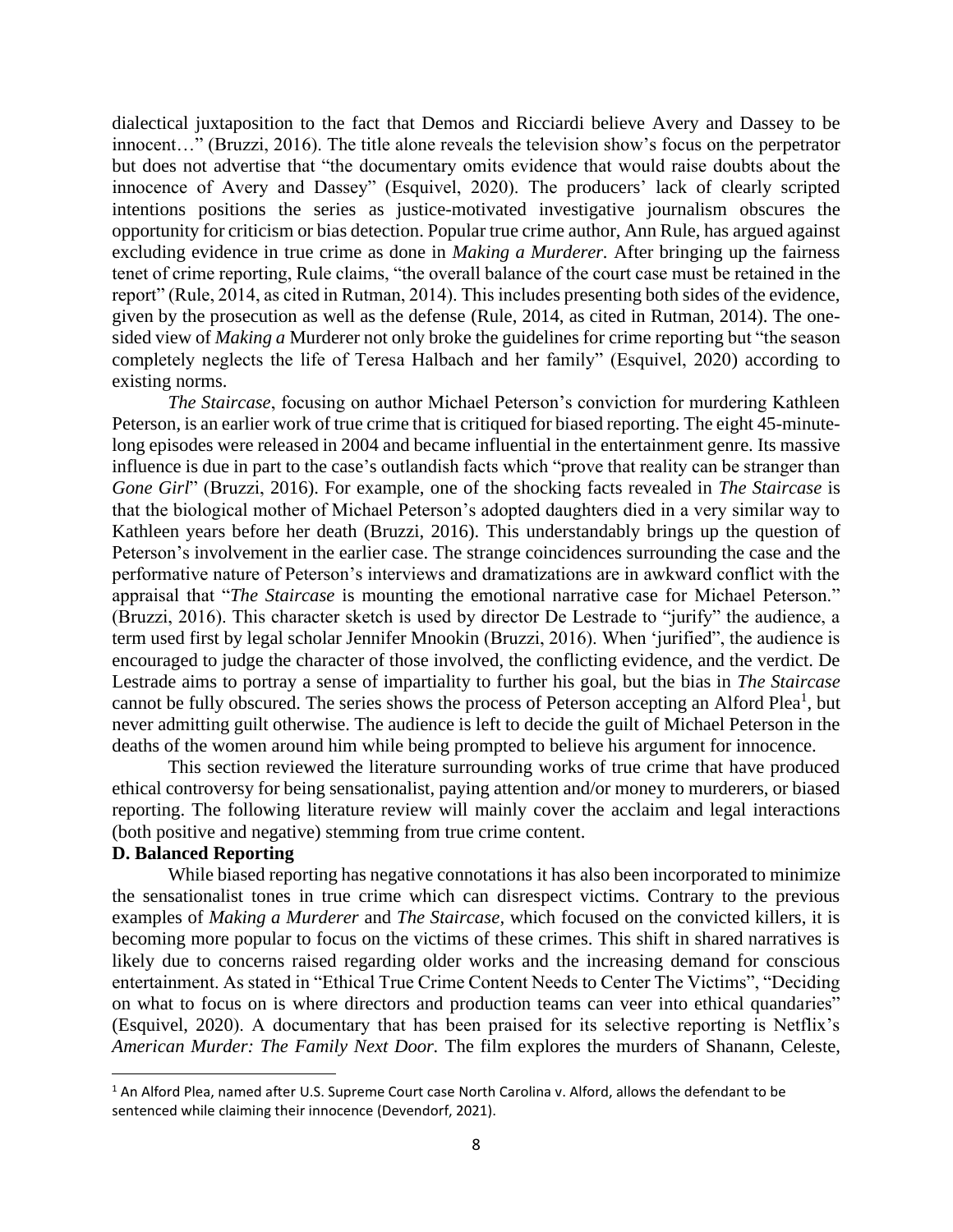Bella, and unborn Nico Watts by convicted family annihilator Chris Watts. The large acclaim for *American Murder: The Family Next Door* is because "The intense focus on the perspective of Shanann Watts provides the foundation for retelling a story that originally gained notoriety because of the killer rather than the victims" (Esquivel, 2020). Director Jenny Popplewell strays from the available reporting by framing the story through Shanann's perspective, instead of her husband Chris Watts'. Since most of the media focused on Chris Watts before this film, the use of bias was arguably positive by adding balance to the story. Popplewell does this by highlighting Shanann's Facebook posts, personal messages, and footage that gives insight into her life (Esquivel, 2020). *American Murder: The Family Next Door* is a less common form of true crime currently, but its ability to evade controversy and give a voice to victims is likely to inspire similar victim-focused retellings.

### **E. Corrective Power**

In addition to giving a voice to victims, true crime media is credited with a corrective power that has helped to solve crimes and affect the legal system. Examples of true crime works aiding the course of justice include the podcasts *Serial* and *Up and Vanished*. Due to true crime podcasts like these, innocence projects have seen an influx of donations; audience members have shown up in support of defendants at court dates; and listeners are participating in investigations by offering tips and research assistance (Boling, 2019). This statement highlights the possible ethical uses of true crime. The most notable case of true crime media leading to change in a legal case is Sarah Koenig's *Serial. Serial* uncovered a potential alibi witness for the man convicted of killing Hae Min Lee and led to legal action. Koenig, similar to De Lestrade, 'jurified' the audience by asking "what do you think?" without revealing her pretty easy-to-decipher opinion (Bruzzi, 2016). The idea of a 'jurified' audience is "what we the audience/jurors/people on the street think…" (Bruzzi, 2016). Koenig explains the confusing, conflicting evidence while incorporating phone interviews with Syed, giving the audience previously unknown insight. These conversations and near realtime releases are partially credited with Syed's case being reopened. Colin Miller of *Undisclosed*, a podcast that covers wrongful convictions said, "Without *Serial* and *Undisclosed* Adnan wouldn't have gotten a new trial" (Boling, 2019). Since the 2016 overturning of Syed's conviction, it has been reinstated and his appeal has been denied (Vigdor, 2022). Despite the lack of a permanently overturned verdict, Syed is still fighting for additional DNA testing in the case (Vigdor, 2022)

A lesser known, but probably more productive podcast in the true crime space, *Up and Vanished,* covered the unsolved murder of Tara Grinstead. For his debut podcast in 2016, Payne Lindsey chose an unsolved case from his home state of Georgia (Esquivel, 2020). Lindsey's coverage in the tight-knit community of Ocilla quickly spread in popularity and reignited discussions about the 2005 disappearance. According to Esquivel, "After months of publicly examining the final moments of Grinstead's life, the pressure from Lindsey's investigation ultimately prompted the murderer to confess before being exposed on the podcast" (Esquivel, 2020). The confession of Ryan Duke has led to his arrest and the arrest and conviction of Bo Dukes concerning the murder of Grinstead (Stevens, 2019). *Up and Vanished* is the perfect representation of what can happen when true crime is done in an effective justice-focused manner.

#### **F. Negative Legal Interactions**

While there are clear instances of true crime being corrective, the legal article *Good TV Makes Bad Justice* by Joshua Irwin, J.D. claims that the possibility of influencing someone's right to a fair trial is undoubtedly unethical (Irwin, 2017, as cited by Wright, 2020). By presenting a case, or interfering, before its legal conclusion, true crime creates ethical quandaries. This is due to the reciprocal relationship between journalism and the justice system (Bolin, 2018). Unlike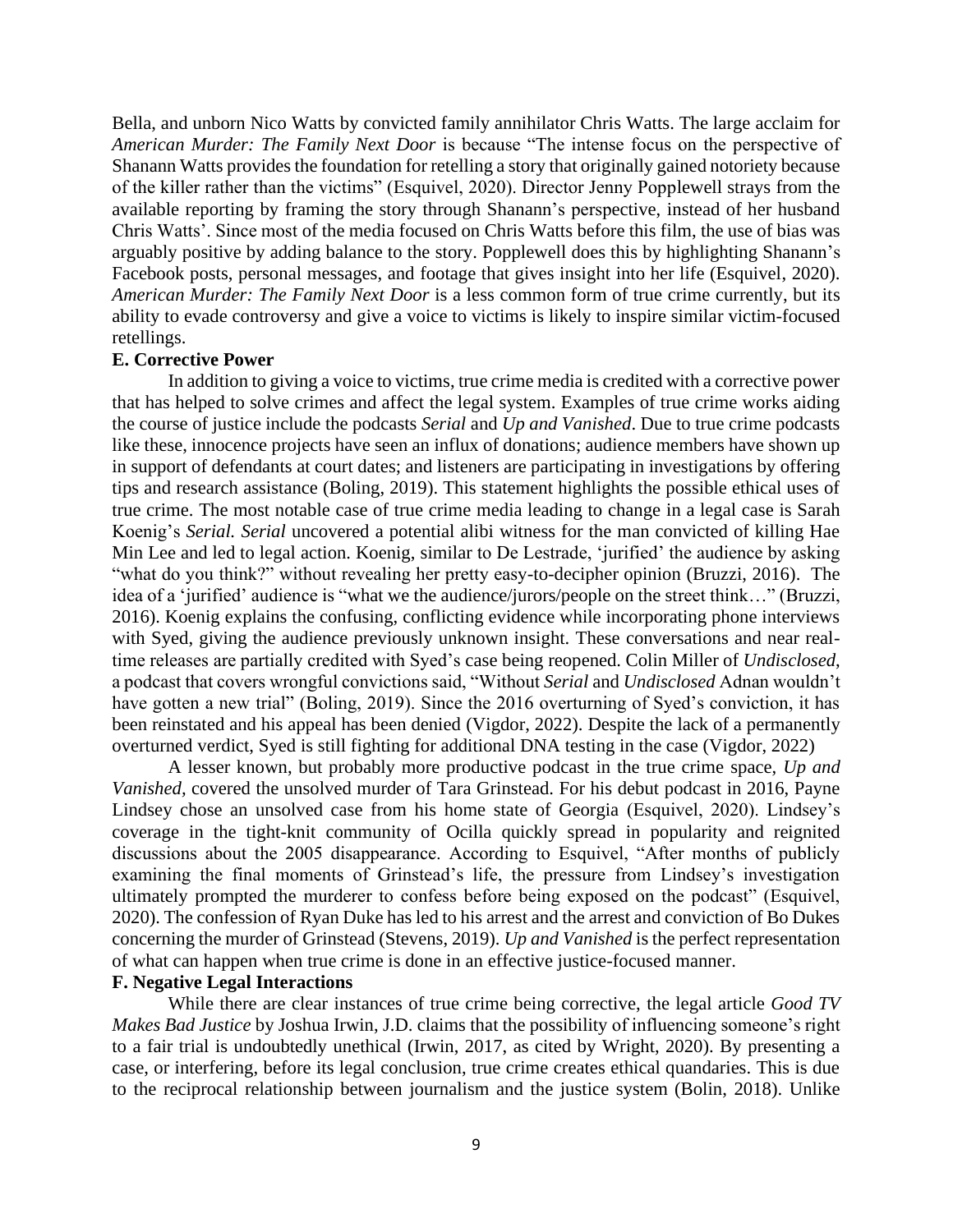historic true crime which typically focused on resolved cases to praise the police, the 'highbrow' feature of examining current cases can interfere with the police's work on the case since it is taken seriously (Bolin, 2018). People now want stories about the criminal justice system breaking down, wrongful convictions, and cold cases (Houpt, 2018). Some of the negative legal interactions due to true crime include the possibility of prejudicing juries, accusations of wrongful arrests, and withholding evidence, which will be touched on in the following section.

*Cold Justice* is a documentary television series that follows investigations into cold cases and has faced lawsuits due to allegations of airing arrests before multiple acquittals. Steven Noffsinger of Ohio and Joshua Singletary of Tennessee were both featured on *Cold Justice* and later acquitted, according to *Good TV Makes Bad Justice* (Irwin, 2017). The men have filed lawsuits against the show, its hosts, and the police departments responsible for their unjust arrests (Irwin, 2017). By airing episodes that portrayed the arrested before their trial concluded, *Cold Justice* allegedly tarnished the reputation of those acquitted. Noffsinger and another person acquitted of murder, Terry Supino, allege that *Cold Justice* representatives told state officials controlling their investigations that unless the investigation resulted in an indictment, the show would not air (Irwin, 2017). This is a clear violation of ethics as it could and did, help lead to arrests that lacked evidence. A book editor similarly notes that contracts for true crime writers often contain a ''conviction clause that states if the guy is not convicted of the crime, then we have the choice to cancel the book..." (Browder, 2006). This type of ultimatum could also set actual murderers free if the rushed investigation does not produce enough evidence to quell reasonable doubt. Irwin claims that factors such as contractual obligations to an entertainment media production company should be eliminated as much as possible to cut down on wrongful arrests of this type. The quick-release and massive audience of *Cold Justice* episodes also have the potential to tamper with jury pools (Irwin, 2017). This is because jurors may be dishonest in their answers at voir dire, possibly resulting in a juror with prior knowledge of the case. This risk is heightened by the involvement of the media in a criminal case. In Skilling v. United States, the court stated "[p]rominence does not necessarily produce prejudice, and juror impartiality, … does not require ignorance", but the court also indicated the need for individual evaluations of the media in question (Irwin, 2017). This statement highlights the fact that knowledge of a case does not have to produce prejudice, but it can. The risk of prejudice is made possible in part by the "Endearing anecdotes and testimonials on the moral character of various suspects would be excluded from evidence" (Rutman, 2014). Another aspect of trials that have been affected for similar reasons, is the location. For example, a podcast by the *Atlanta-Journal Constitution*, releasing daily coverage of a case, was cited by Judge Mary Stanley Clark as a justification for requesting a change of venue for the defendant (Boling, 2019). This request was made due to the established local knowledge and opinions on the case. Influencing a potential jury and wrongful arrests are some legal issues that can be fueled by true crime entertainment. For the justice system to be fair and effective, there must be guidelines established for true crime to prevent jury tampering and hastily arresting suspects for time on television.

The final and most blatant ethical and legal dilemma attributed to true crime is identified in the six-part documentary, *The Jinx: The Life and Deaths of Robert Durst.* The director of the documentary series, Andrew Jarecki, and the production are accused of delaying the handover of evidence to the police which led to breaks in the murder case of Susan Berman (Gumbel, 2015). This was claimed to be done by Jarecki "to ensure maximum impact and exposure for the series finale" (Bruzzi, 2016). While Jarecki denies the claim and says he turned in the evidence months prior, there are reports of a time lag of anywhere from nine months to two years (Grumbel,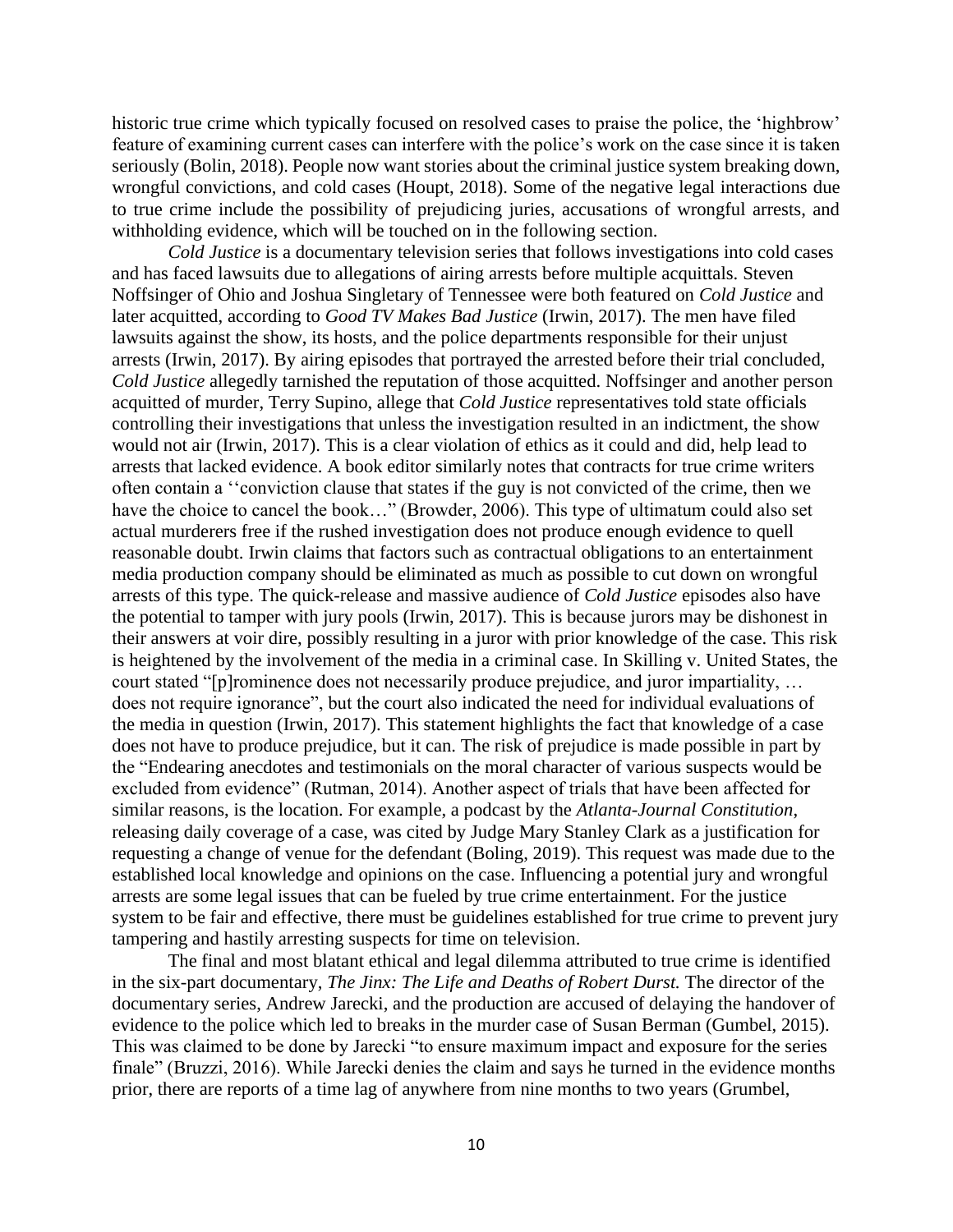2015). The validity of these claims has not been confirmed, but they bring up moral questions about the timing of submitting relevant information. For example, how soon should producers hand over pertinent information they discover to the police? The bombshell evidence, incriminating footage of Durst being confronted with a letter from the killer and an audio recording of him saying "What the hell did I do? Killed them all, of course.", seems to have existed for some time before being given to the police (Grumbel, 2015). The timing of Durst's arrest—on the evening before the season finale broadcast—may corroborate the accusation that producers delayed submitting evidence to the police. (Bruzzi, 2016). *The Jinx: The Life and Deaths of Robert Durst* greatly aided in the conviction of a presumed serial killer but is plagued by accusations of unethically impeding the justice system.

# **Recommended Framework: Integrative Social Contracts Theory**

The preceding literature review briefly explores some of the ethical dilemmas, motives, and effects of true crime entertainment. The production focus is used in this paper similarly to Hazel Wright's research questions for her Book Publishing final research paper at Portland State University, "What are the perceived ethical problems with true crime as a genre? What considerations should be included in a preliminary ethical standard for true-crime literature?" (Wright, 2020). In line with Wright's research results, I found that the most pressing ethical issues in true crime include the sensationalism and humanization of those involved (Wright, 2020). However, this paper and Wright's differ in their recommendation for a relevant ethical framework. Wright's recommendation explicitly excludes marketers, while this paper aims to suggest a theory expressly for both marketers and producers of true crime.

As noted in *Social Contracts and Marketing Ethics*, there are two prevailing approaches to marketing ethics: descriptive and normative (Dunfee, et al, 1999). The theory recommended in this paper is a normative approach that "is concerned with prescribing what managers "ought to do" when faced with an ethical issue" (Dunfee, et al, 1999). A normative approach was chosen because of its ability to be translated into specific frameworks for marketers and other decisionmakers in true crime. The approach recommended is a fusion of multiple theories of social contracts, the Integrative Social Contracts Theory. "The particular relevance of social contract theory for marketing ethics lies in part in its shared focus on exchange" (Dunfee, et al, 1999). While this exchange is referencing the kind between consumers and marketers, it evokes a similar claim from Stoneman and Packer regarding justice in true crime: "And so on that basis of requital and exchange interrogators are interrogated, monitors are monitored, and torturers are tortured" (Stoneman and Packer, 2020).

*Social Contracts and Marketing Ethics* concluded that the three most common elements in most social contract theories are: "(1) consent of the individual, (2) agreement among moral agents, and (3) a device or method by which an agreement (actual or hypothetical) is obtained" (Dunfee, et al, 1999). These elements are also notably present in the Integrative Social Contracts Theory (ISCT). The authors claim that the term "integrative" captures the hypothetical macrosocial contract and actual microsocial contracts based in living communities, and the term "contracts" expands this to the millions of community-based microsocial contracts whose norms are important in rendering judgments in business ethics (Dunfee, et al, 1999). For the framework and this paper, norms are identified as generally accepted standards or rules that are socially enforced.

In *Social Contracts and Marketing Ethics*, the credit for formulating the Integrative Social Contracts Theory is given to the 1994, 1995, and 1999 works by Donaldson and Dunfee (Dunfee, et al, 1999). "Donaldson and Dunfee argue that this global macrosocial contract is the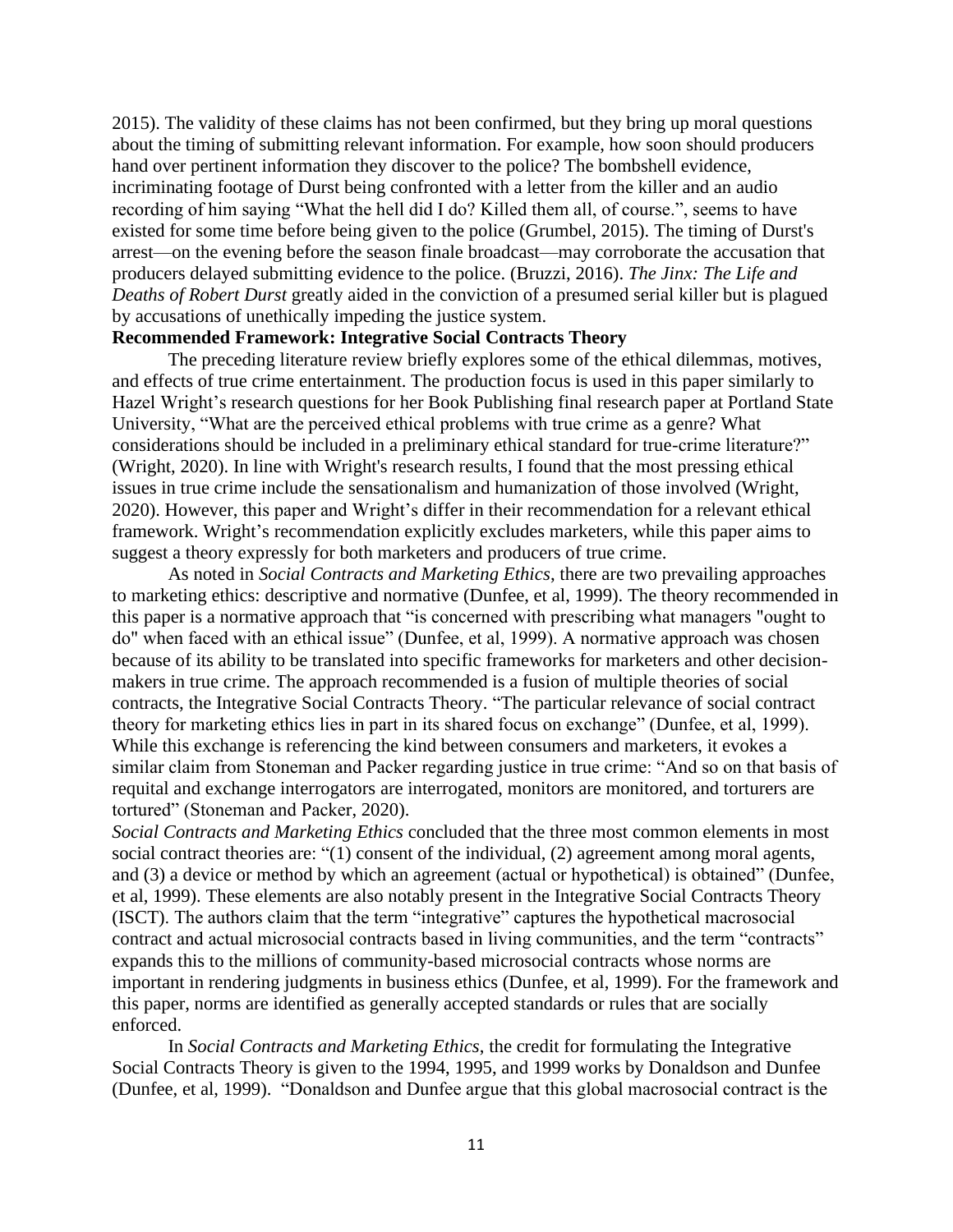only rational solution to the need for a moral fabric in the face of bounded moral rationality" while letting individual contractors retain the right to select their values to the maximum extent possible (Dunfee, et al, 1999).

The following ISCT macrosocial contract laid out in *Social Contracts and Marketing Ethics* (see figure 1) and discussed here is recommended for the ethical marketing and production of true crime entertainment:

1. Local economic communities may specify ethical norms for their members through microsocial contracts (i.e., the "moral free space" term).

This moral free space is claimed to allow communities to create "'authentic" ethical norms" (Dunfee, et al, 1999). Communities include a massive number of groups, such as states, corporations, organizational units, and trade associations (Dunfee, et al, 1999). It is important to keep in mind that the norm is only classified as authentic if it is widely supported by the community and qualifies under the second term of ISCT.

2. Norm-generating microsocial contracts must be grounded in informed consent, buttressed by rights of exit and voice (i.e., the "protected informed consent" term) (Dunfee, et al, 1999).

As earlier found to be one of the most common social contract theory elements, ISCT calls for the consent of those in the exchange. "Thus, a dissenting member of a community who is distressed about a particular authentic norm may elect to leave the community," (Dunfee, et al, 1999). Consistent with "organizational justice literature that emphasizes procedural justice" (Dunfee, et al, 1999), individuals must also be given the freedom to use their voices.

3. To be obligatory, a microsocial contract norm must be compatible with hypernorms (i.e., the "hypernorms" term). "According to ISCT, a hypernorm is a norm by which authentic norms are tested" (Dunfee, et al, 1999). If the norm does not violate any hypernorms, then it is classified as legitimate. Hypernorms are principles that have been continuously accepted throughout history and the world. They are described as a "set of standards to which all societies can be held negative injunctions, most likely, rules against murder, deceit, torture, oppression, and tyranny" (Walzer, 1992, as cited by Dunfee, et al, 1999).

4. In the case of conflicts among norms that satisfy Terms 1-3, priority must be established through the application of rules consistent with the spirit of the overall macrosocial contract (i.e., the "priority rules" term, as seen in Figure 1) (Dunfee, et al, 1999).

The following rules are taken from a 1995 work on ISCT by Donaldson & Dunfee:

- 1. "Transactions solely within a single community, which do not have significant adverse effects on other humans or communities, should be governed by the host community's norms;
- 2. Community norms for resolving priority should be applied, as long as they do not have significant adverse effects on other humans or communities;
- 3. The more extensive the community that is the source of the norm, the greater the priority that should be given to the norm;
- 4. Norms essential to the maintenance of the economic environment in which the transaction occurs should have priority over norms potentially damaging to that environment;
- 5. When multiple conflicting norms are involved, patterns of consistency among the alternative norms provide a basis for prioritization; and
- 6. Well-defined norms ordinarily should have priority over more general, less precise norms" (Donaldson and Dunfee, 1995, as cited in Dunfee, et al, 1999).

# **Conclusion**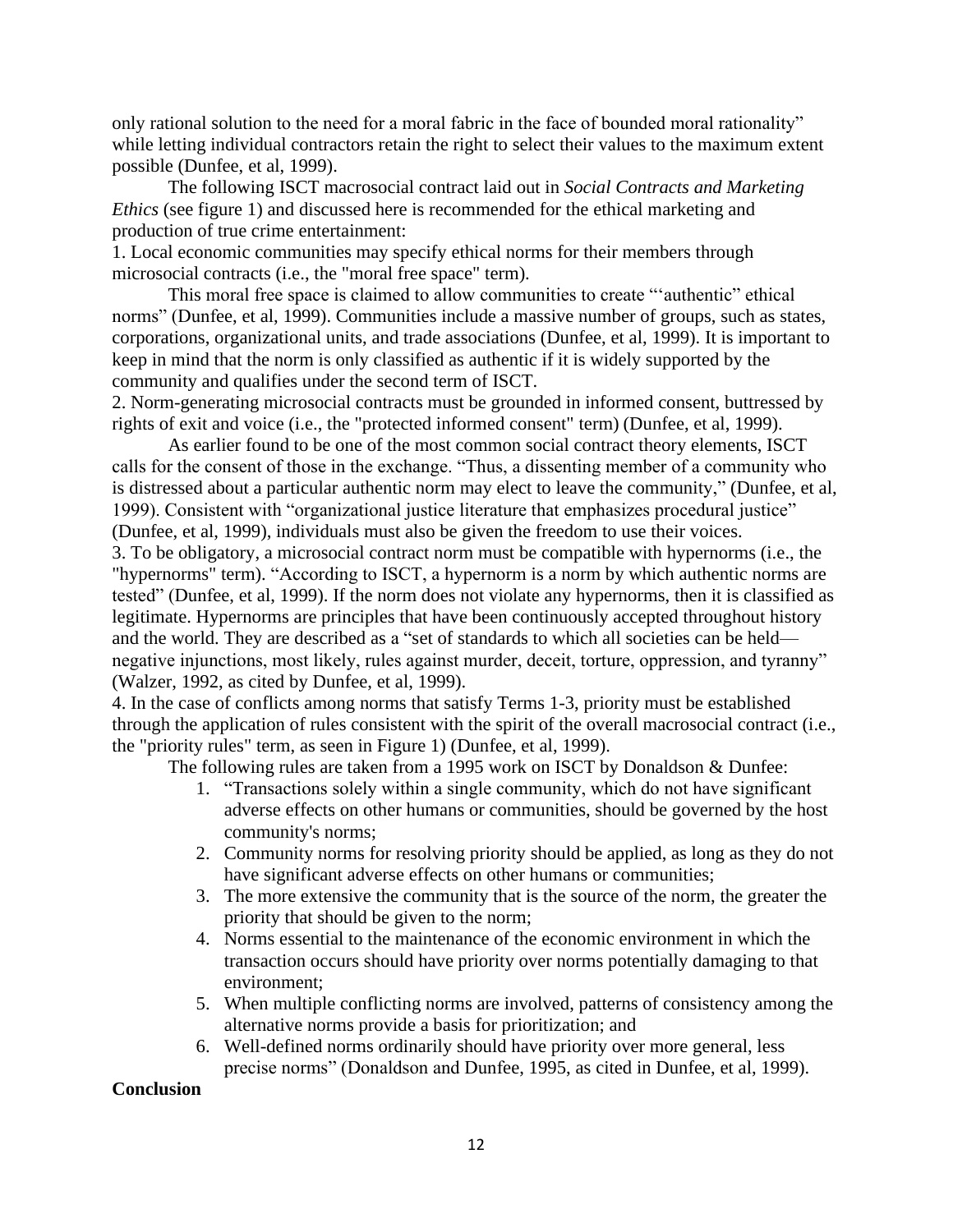The multifactored terms of ISCT support the recommendation of the theory in this paper due to its wide applicability. The norms and hypernorms of both the small and overarching communities involved are essential for true crime marketers to be aware of and accommodate in their productions. As noted in *Social Contracts and Marketing Ethics,* "though marketing literature makes use of social contracts or norms within exchange relationships, little attention has been given to their potential use in a normative evaluation of marketing practice" (Dunfee, et al, 1999). Together, the glaring need for an accepted way of operating in true crime productions and the ability of Integrative Social Contracts Theory to provide a normative framework led to the recommendation of ISCT for the genre's marketers.



Figure 1. The ISCT Decision Process: Multiple Communities and Multiple Competing Norms. Figure from *Social Contracts and Marketing Ethics* (1999).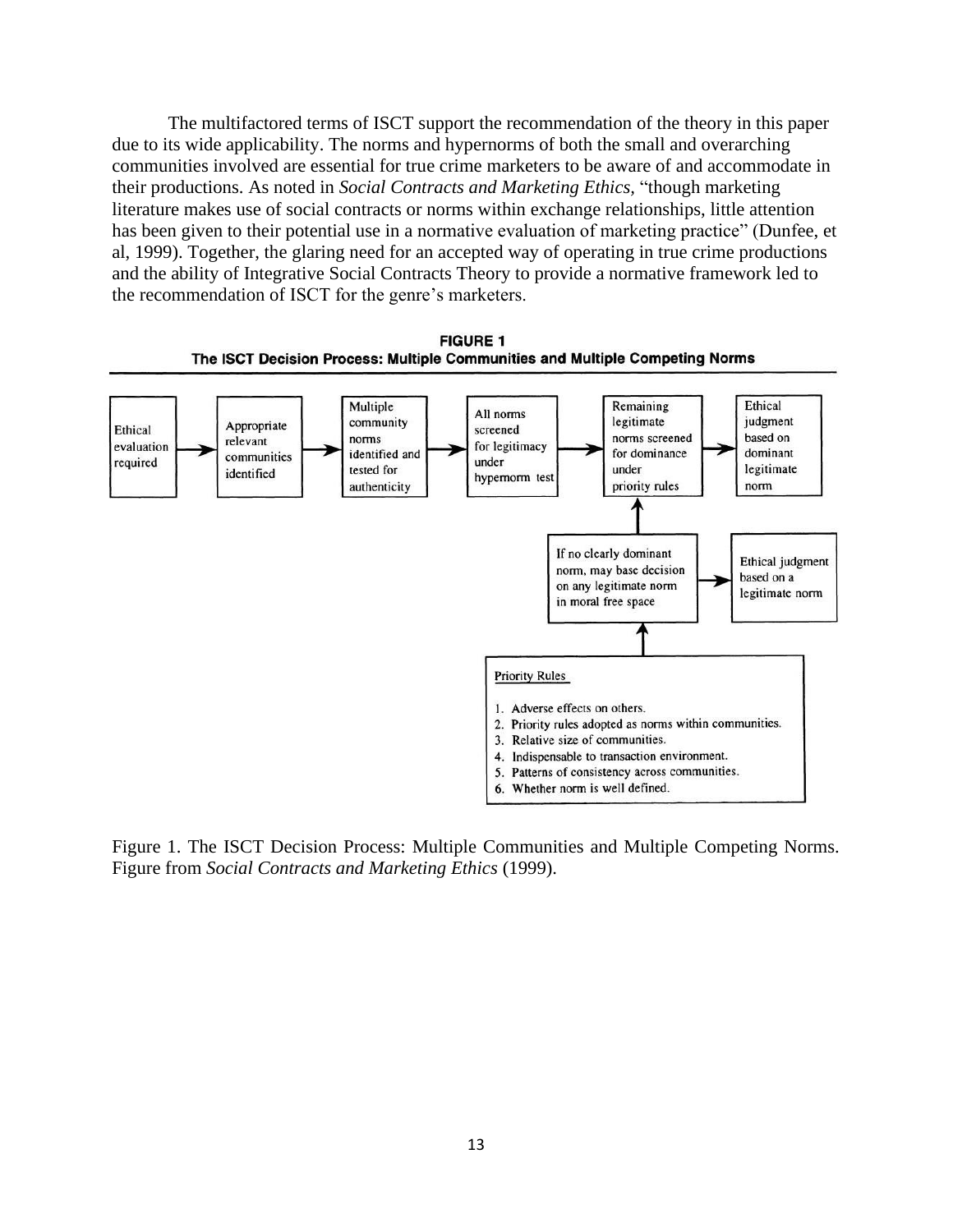#### Works Cited

- Anoniak, J. (2021). A guarantee of safety, a cautionary tale or a celebration? Popularity of true crime narratives through the lens of Mary Douglas's concepts of pollution and defilement. *Journal of Folklore and Popular Culture.* https://pdfs.semanticscholar.org/89c0/44ac1197c1ad4e0129af413b1987a33aacea.pdf?\_ga =2.87447768.1154089328.1646185375-396772725.1646185375\.
- Bolin, A. (2018). The Ethical Dilemma of Highbrow True Crime. Vulture. https://www.vulture.com/2018/08/true-crime-ethics.html.
- Boling, K. (2019). True Crime Podcasting: Journalism, Justice or Entertainment? *Radio Journal: International Studies in Broadcast & Audio Media*. https://doi.org/10.1386/rjao\_00003\_1.
- Browder, L. (2006). Dystopian Romance: True Crime and the Female Reader. *The Journal of Popular Culture.* https://doi.org/10.1111/j.1540-5931.2006.00328.x.
- Bruzzi, S. (2016). Making a Genre: The Case of the Contemporary True Crime Documentary. *Law and Humanities.* https://www.researchgate.net/publication/310836560\_Making\_a\_genre\_The\_case\_of\_the \_contemporary\_true\_crime\_documentary.
- Burger, P. (2016). The Bloody History of the True Crime Genre. JSTOR Daily. https://daily.jstor.org/bloody-history-of-true-crime-genre/.
- Devendorf, J. (2021, June 8). *Archives*. LawInfo. Retrieved May 5, 2022, from https://www.lawinfo.com/resources/criminal-defense/criminal-procedure/what-is-analford-plea.html
- Dunfee, T. W., Smith, N. C., & Ross, W. T. (1999). Social Contracts and Marketing Ethics. *Journal of Marketing*. https://doi.org/10.2307/1251773.
- Esquivel, S. (2020). Ethical True Crime Content Needs to Center the Victims. Study Breaks. https://studybreaks.com/tvfilm/true-crime-content/.
- Gemzøe, L.S. (2021). The Kim Wall Murder Serialized: Ethics & Aesthetics in High-Profile True Crime. *International Journal of TV Serial Narratives.* https://doi.org/10.6092/issn.2421-454X/12483.
- Gumbel, A. (2015). The Jinx makers face questions over when they found Robert Durst evidence. The Guardian. https://www.theguardian.com/us-news/2015/mar/16/the-jinxmakers-robert-durst-evidence.
- Houpt, S. (2018). Our addiction to true crime has a human cost. The Globe and Mail. https://www.theglobeandmail.com/arts/article-true-crime-is-booming-as-entertainmenthow-do-victims-and-families/.